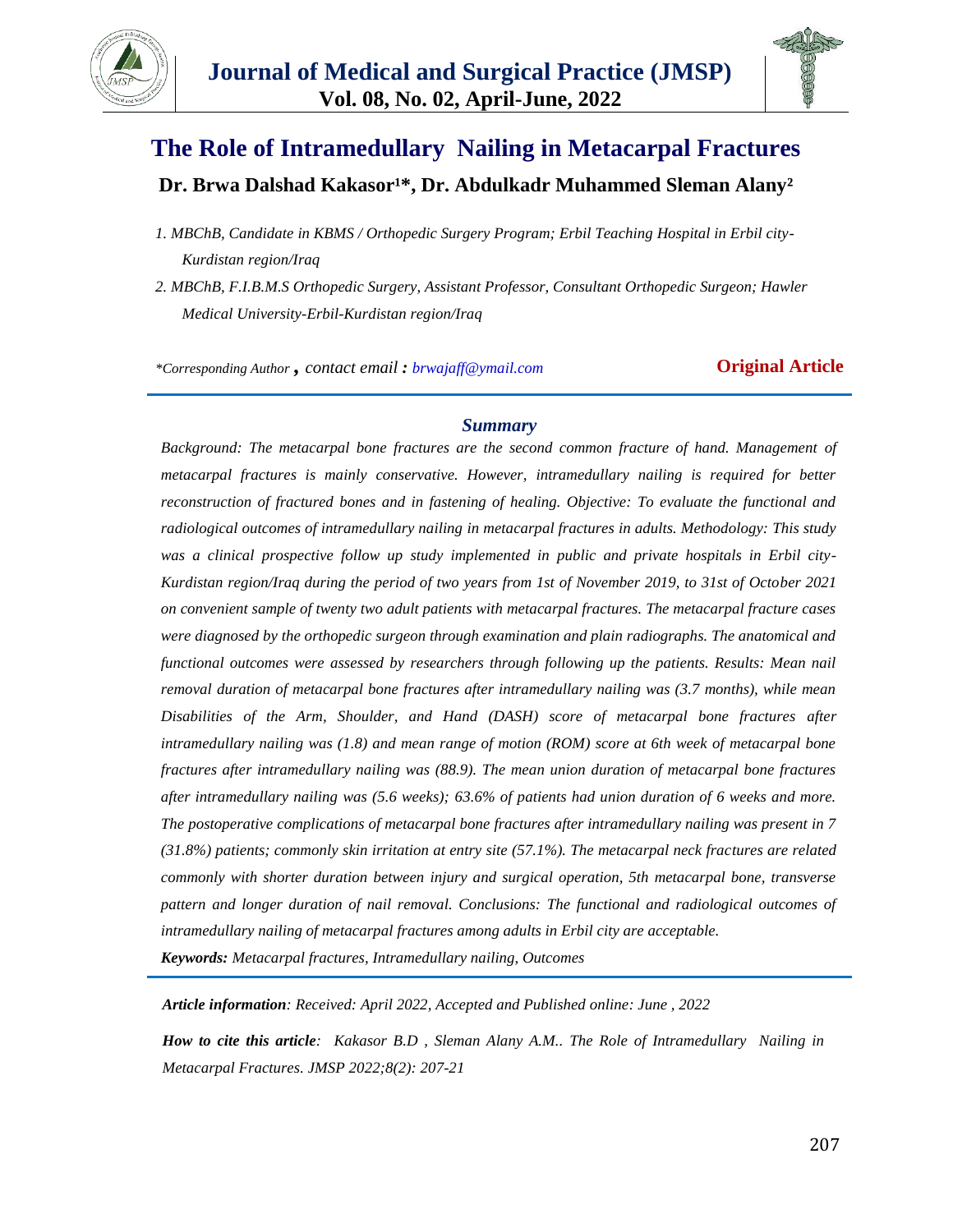## **1. INTRODUCTION**

Metacarpal fractures are common fractures that represented about 36% of hand fractures (1) with incidence of 12.5 cases per 10,000 population and predominance in male gender adults (2). The metacarpal fractures are commonly caused by direct trauma (3). The fractures of metacarpal shafts are resulted from direct blow to dorsal part of hand causing transverse fracture and sometimes comminuted fracture in regard to injury velocity (4). Rotational and axial force are causing oblique metacarpal fracture, while bending with axial force lead to butterfly fractures accompanied sometimes by comminuted fracture according to force of injury (5). Fracture of neck of fifth metacarpal with displacement of volar cortex or boxer's fracture occurs in about one- fifth of patients with hand fractures and caused by combining axial force with slight flexion position leading to metacarpal neck fracture and volar cortical displacement. In the same way, the intraarticular fractures of metacarpal bone base are caused by axial force leading to carpometacarpal joint arthritis (6).

Diagnosis of metacarpal bone fractures are dependable on history, physical examination and x-ray (anterioposterior, oblique and lateral) and in some cases with fractures of metacarpal bone base fractures, the computerized tomography scanning is required (7). Metacarpal fractures could be treated mostly with non-surgical measures, however, the treatment of metacarpal fractures required surgical intervention especially for fractures that are difficult to be reduced or stabilized in suitable anatomical positioning (8) in addition to fractures of multiple metacarpals which lack the efficient stabilizing forces. Instability of metacarpal fractures might be attributed to imbalanced anatomical stability, distorted muscular power and comminuted volar cortical fracture (9,10). The surgical measures in managing metacarpal fractures involves different plate and screw constructing, screws , percutaneous intermetacarpal wires, crossed K-wires, intramedullary-K-wires, Bouquet technique (11-17) and proximally-locked intramedullary metacarpal nailing (18,19). First attempts in stabilizing metacarpal fractures by intramedullary fixation had begun at mid of previous century by two surgeons in order to prevent stiffness and earlier re-functioning. They reported better union and low infection rate following fixation (20,21). At beginning of intramedullary fixation, there was no locking for nails, but after that, many wiring techniques were used such as crossed K wires, cerclage wires and wire loops. Nowadays, various small plates were applied in nailing which resulted in better stabilization than other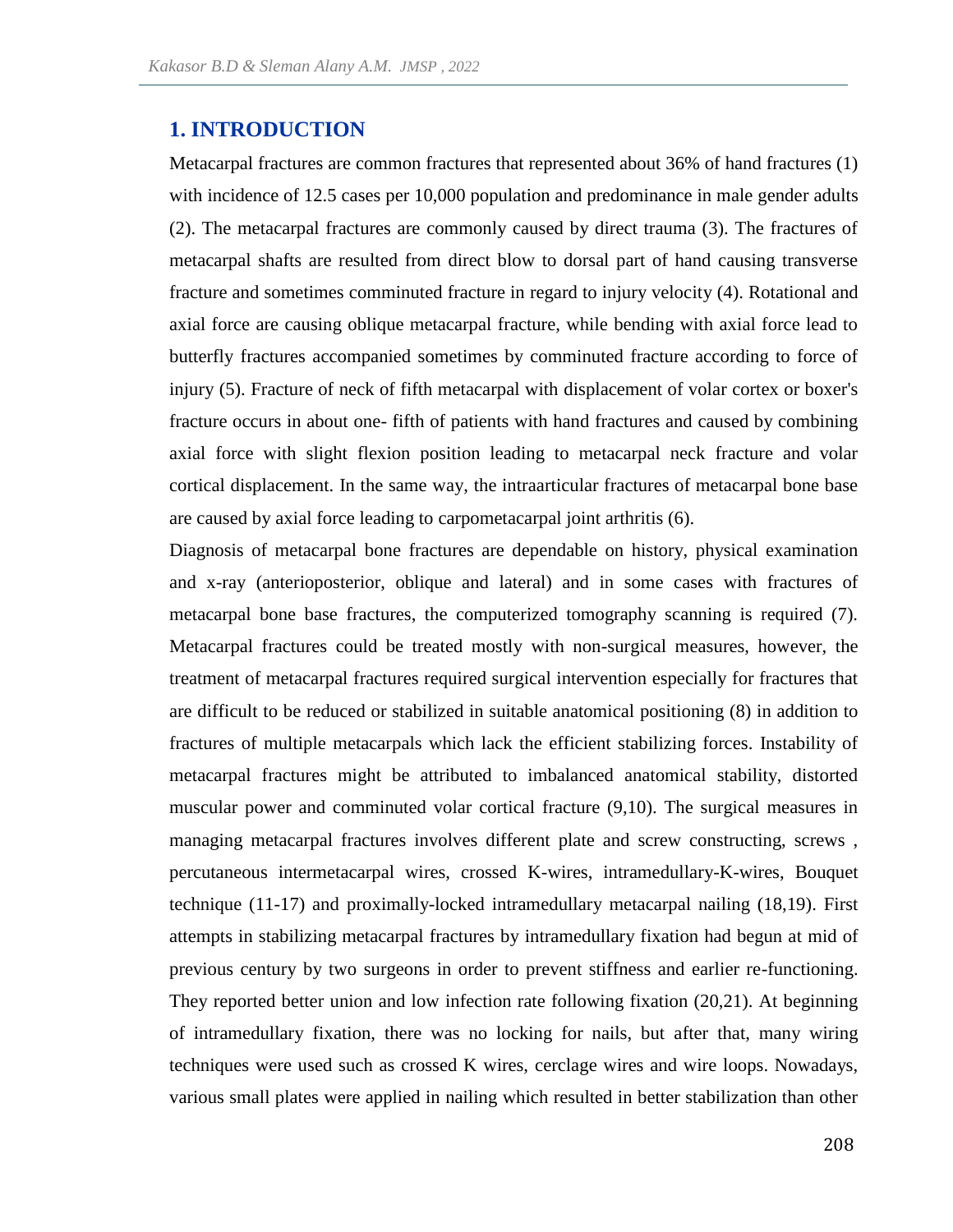measures (15,22), but they are accompanied with different complications like stiffness, nonunion, infection, rupture of tendons and plate prominence (23). The complications of managing metacarpal fractures are mainly nonunion, malunion, infection, hand stiffness and skin irritation. The metacarpal nonunion is rare occurs in 0.2-0.7% of cases. The delayed or non- union after metacarpal fractures fixation are reported commonly following fixation with K-wires (24). The Bouquet technique is associated by reduced rotational stabilization, high cost and need for secondary surgical intervention for wires removal (25). Many developments and advances in Bouquet technique were implemented to produce a flexible locked or unlocked intramedullary nailing in treating metacarpal fractures (17,18). The plates and screws measures resulted in rigid fixation and anatomical reconstruction of the fractures, but unfortunately resulted in scarring and adhesions of extensor tendons (26,27). Although these complications, the intramedullary nailing of metacarpal fractures is minimally invasive, reduces soft tissue exposure and resulted stable fixation (18). In Erbil city, the emergency hospitals received tens of injured cases especially from road traffic accidents that are sometimes associated with metacarpal bone fractures which represented a burden on national health institutes if not well treated (28) in addition to scarcity of national literatures discussing management of metacarpal bone fractures. All of these reasons urged us to conduct this study which aimed to evaluate the functional and radiological outcomes of intramedullary nailing in metacarpal fractures in adults.

### **2. PATIENTS and METHODS**

The current study was a clinical prospective follow up study implemented in public and private hospitals in Erbil city-Kurdistan region/Iraq during the period of two years from 1st of November 2019, to 31st of October 2021. The studied population was all patients with metacarpal bone fractures presented to hospitals. Inclusion criteria were adult (age≥18 years) patients with close, simple pattern metacarpal bone fractures. Exclusion criteria were pediatric patients, metacarpal fractures with intra-articular extension, pathological metacarpal fractures, metacarpal fractures associated with tendon injuries, metacarpal comminuted fractures, open metacarpal fractures, incomplete or missing data and lost to follow up. The study ethics were implemented in regard to Helsinki Declaration by documented approval of health authorities and confidentiality of data in addition to completing management of fractures patients. A convenient sample of twenty two adult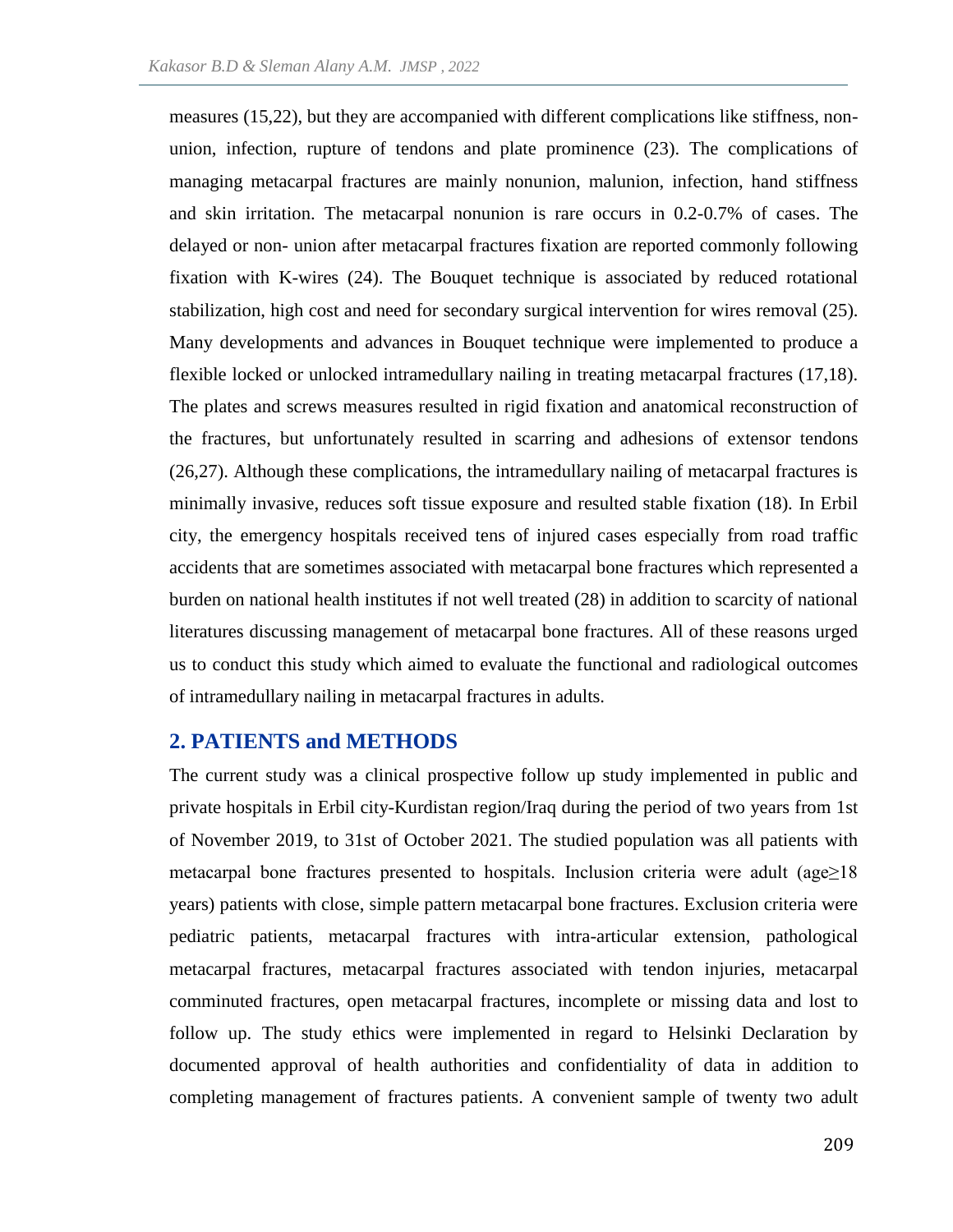patients with metacarpal fractures was enrolled in current study after eligibility to inclusion and exclusion criteria.

Information of patients with metacarpal fractures was collected directly by researcher through a prepared questionnaire designed by the researcher himself according to previous literatures (1,14). The questionnaire included general characteristics of patients with metacarpal fractures (age, gender, duration between injury and surgical operation, causes of fractures and side of fractures), characteristics of metacarpal fractures (involved metacarpal bone, steroids therapy, location of fracture and fracture pattern) and intermedullary nailing outcome of patients with metacarpal fractures (nail removal duration, DASH score, ROM score, union duration and postoperative complications). The metacarpal fracture cases were diagnosed by the orthopedic surgeon through examination and plain radiographs. The Dash questioner was translated to Kurdish and filled by patient either directly or through phone call, the ROM was measured by examining the patients using a goniometer. Patients were followed up at 2 weeks, 4 weeks, 12 weeks and 24 weeks both clinically and radiologically (some patients are taken before 2 months so they could not be followed up for 24 weeks, we can change their operation time if it will make a problem). Functional Outcome was assessed using Dash Score and ROM , and notes were taken from surgeon for intra operative complications and history was taken, examination done and radiographs taken during follow up to detect complications. The patients' information were entered and interpreted statistically by SPSS program-26. Suitable statistical tests (Fishers exact test) for data were implemented accordingly and p value of  $\leq 0.05$  was significant.

#### **3. RESULTS**

This study included twenty two adults patients with metacarpal fractures presented with mean age of (27.6 years) ranged between 18-39 years; 9.1% of patients were in age group <20 years, 59.1% of them were in age group 20-29 years and 31.8% of them were in age group 30-39 years. Male patients with metacarpal fractures were more than female with male to female ratio as 2.6:1. Mean duration between injury and surgical operation was (2.9 days); half of them had surgical operation after one day. The common cause of fracture was direct blow (77.3%) and the common fracture side was the right (68.2%), (Table 1).

The main involved metacarpal bone was the 5th metacarpal bone (50%), followed by; 4th metacarpal bone (22.7%), 4th and 5th metacarpal bones (13.6%), 2nd metacarpal bone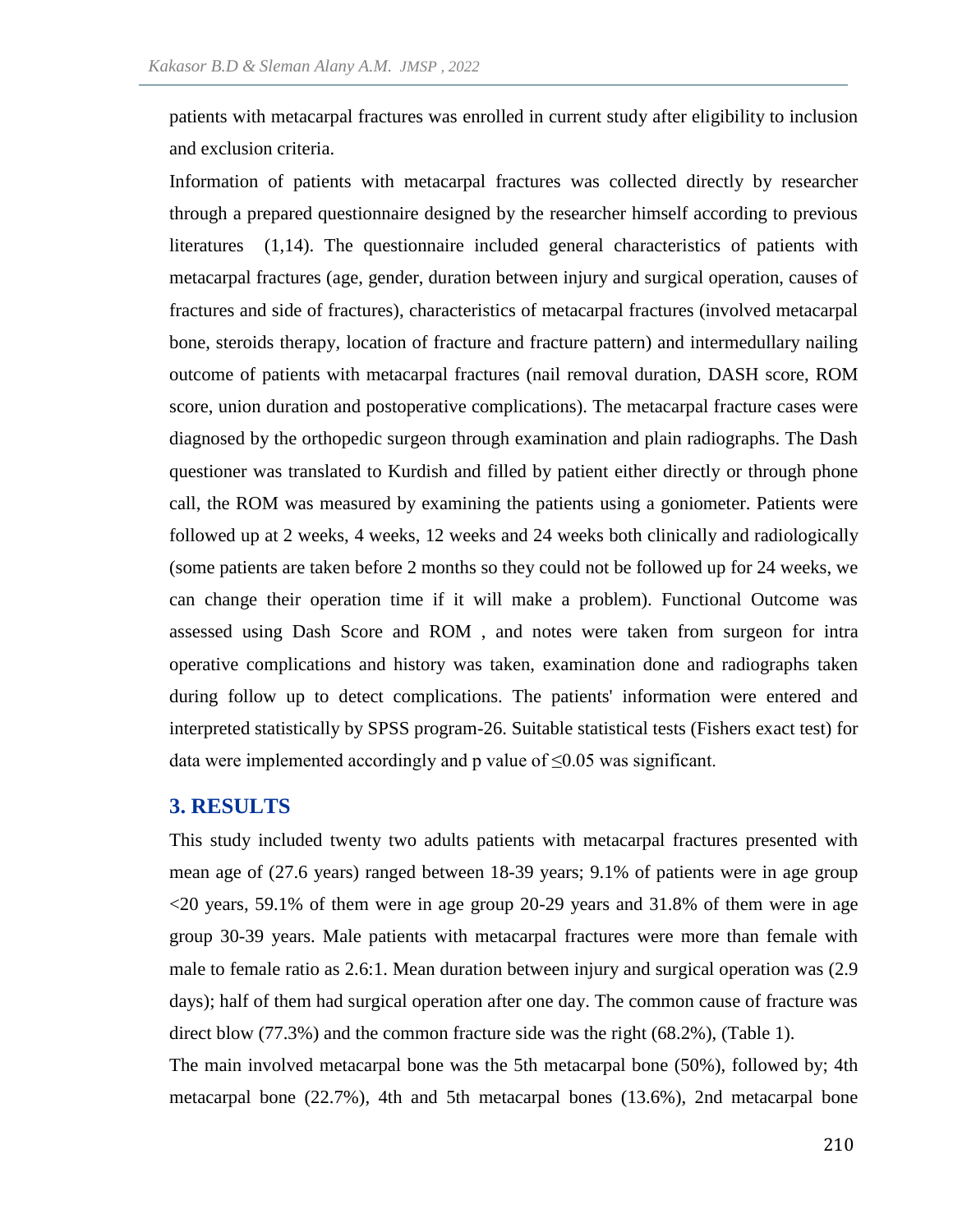(9.1%) and 2nd and 3rd metacarpal bones (4.5%). The shaft fracture was the common location of metacarpal bone (68.2%), while neck fracture was represented in 31.8% of metacarpal bone fractures. The fracture patterns of studied metacarpal bone fractures were distributed as followings; transverse fractures (50%), oblique fractures (31.8%) and spiral fractures (18.2%), (Table 2).

The mean nail removal duration of metacarpal bone fractures after intramedullary nailing was (3.7 months); 31.8% of patients had removed nails after three months. Mean DASH score of metacarpal bone fractures after intramedullary nailing was (1.8); 40.9% of patients had DASH score more than two. Mean ROM score at 6th week of metacarpal bone fractures after intramedullary nailing was (88.9); half of patients had ROM score of 90 and more. Mean union duration of metacarpal bone fractures after intramedullary nailing was (5.6 weeks); 63.6% of patients had union duration of 6 weeks and more. The postoperative complications of metacarpal bone fractures after intramedullary nailing was present in 7 (31.8%) patients; commonly skin irritation at entry site (57.1%), followed by; infection (14.3%), partial tendon injury (14.3%) and delayed union (14.3%), (Table 3).

No significant differences were observed between patients with shaft metacarpal bone fractures and patients with neck metacarpal bone fractures regarding age  $(p=0.54)$ , gender  $(p=0.92)$ , cause of fracture  $(p=0.51)$  and side of fracture  $(p=0.82)$ . There was a significant association between shorter duration between injury and surgical operation and neck metacarpal bone fracture (p=0.02), (Table 4).

A significant association was observed between 5th metacarpal bone and neck fracture  $(p=0.03)$ . There was a significant association between transverse fracture pattern and neck metacarpal bone fracture (p=0.006), (Table 5).

There was a significant association between longer duration of nail removal and neck metacarpal bone fracture  $(p=0.02)$ . No significant differences were observed between patients with shaft metacarpal bone fractures and patients with neck metacarpal bone fractures regarding DASH score ( $p=0.4$ ), ROM score at 6th week ( $p=0.17$ ), union duration  $(p=0.6)$  and postoperative complications  $(p=0.4)$ , however, the only one case with delayed union was neck metacarpal bone fracture.(Table 6).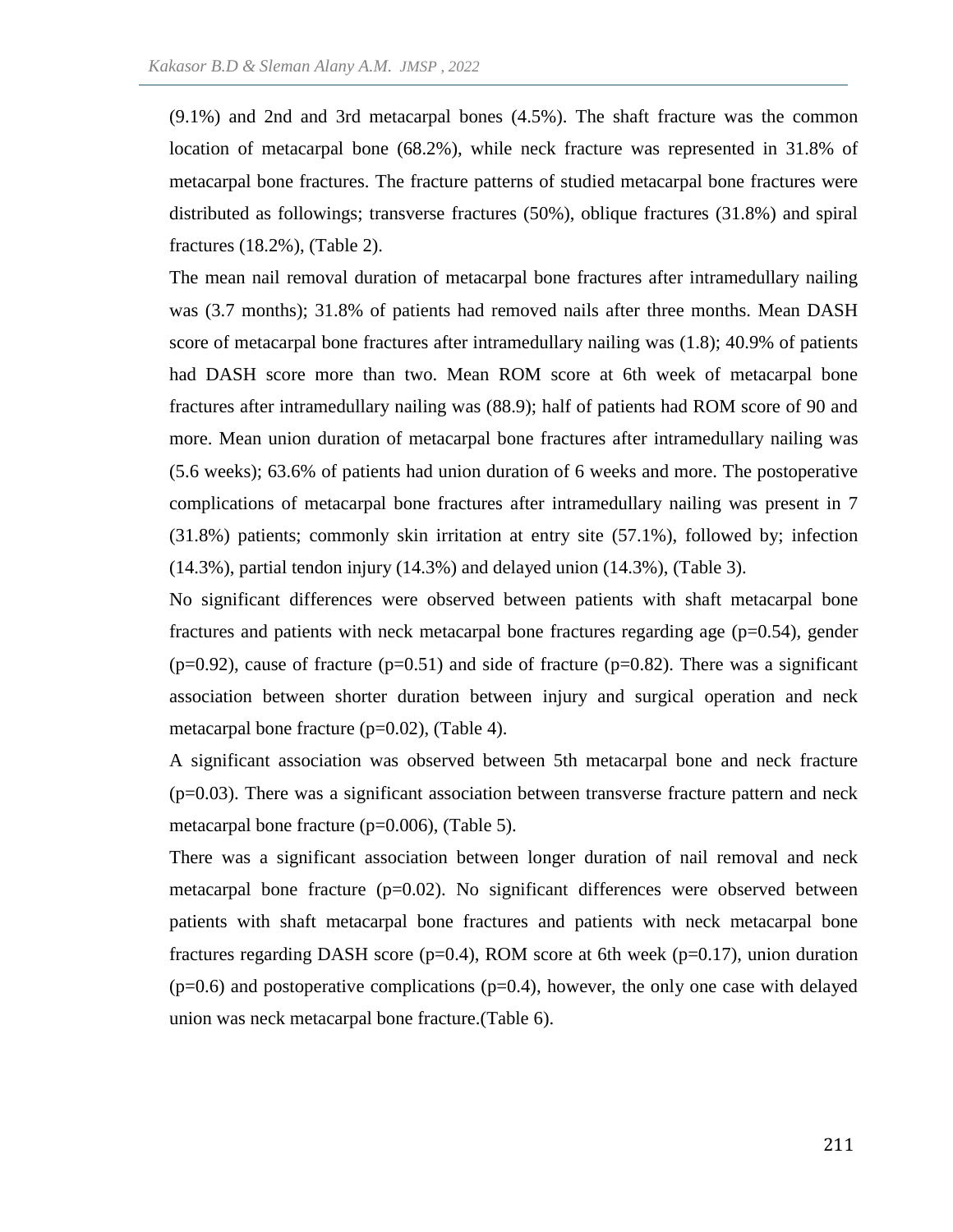| <b>Variable</b>         | No.                | $\frac{6}{6}$  |      |
|-------------------------|--------------------|----------------|------|
| Age (year)              | $<$ 20             | $\overline{2}$ | 9.1  |
|                         | 20-29              | 13             | 59.1 |
|                         | 30-39              | 7              | 31.8 |
| Mean age $\pm SD^*$     | $27.6 \pm 6.2$     |                |      |
| Gender                  | Male               | 16             | 72.7 |
|                         | Female             | 6              | 27.3 |
| Duration between injury | $\leq$ 1 day       | 11             | 50.0 |
| and surgical operation  | $>1$ day           | 11             | 50.0 |
| Mean $\pm SD$           | $2.9 \pm 3.5$ days |                |      |
| Cause of fracture       | Direct blow        | 17             | 77.3 |
|                         | Fall on hand       | 5              | 22.7 |
| Side of fracture        | Right              | 15             | 68.2 |
| Left                    |                    | 7              | 31.8 |

Table 1. General characteristics of patients with metacarpal fractures.

# Table 2. Characteristics of metacarpal fractures.

| <b>Variable</b>            |                            | No.            | $\frac{0}{0}$ |
|----------------------------|----------------------------|----------------|---------------|
| <b>Involved Metacarpal</b> | $2nd$ metacarpal           | $\overline{2}$ | 9.1           |
| bone                       | 4 <sup>th</sup> metacarpal | 5              | 22.7          |
|                            | 5 <sup>th</sup> metacarpal | 11             | 50.0          |
|                            | $2nd$ and $3rd$ metacarpal |                | 4.5           |
|                            | $4th$ and $5th$ metacarpal |                | 13.6          |
| Location of fracture       | Shaft                      | 15             | 68.2          |
|                            | <b>Neck</b>                |                | 31.8          |
| <b>Fracture Pattern</b>    | Oblique                    | 7              | 31.8          |
|                            | Transverse                 | 11             | 50.0          |
|                            | Spiral                     | 4              | 18.2          |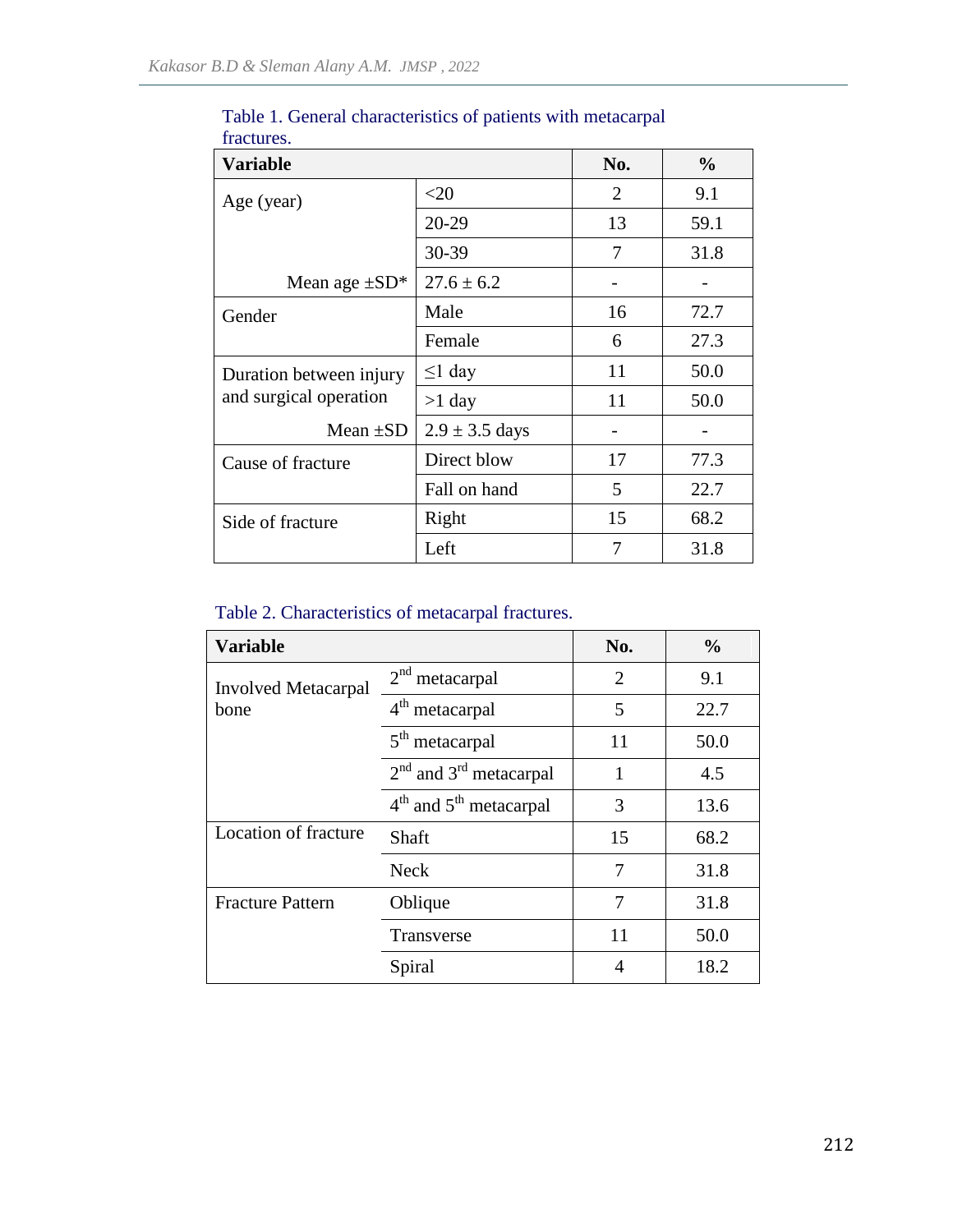| Variable                    |                               |    | $\%$ |
|-----------------------------|-------------------------------|----|------|
| Time of Nail Removal        | $\leq$ 3 months               | 15 | 68.2 |
|                             | $>3$ months                   | 7  | 31.8 |
| Mean $\pm$ SD               | $3.7 \pm 2.5$ months          |    |      |
| <b>DASH</b> score           | $\leq$ 2                      | 13 | 59.1 |
|                             | >2                            | 9  | 40.9 |
| Mean $\pm$ SD               | $1.8 \pm 1.2$                 |    |      |
| ROM score at $6th$ week     | $<$ 90                        | 11 | 50.0 |
|                             | $\geq 90$                     | 11 | 50.0 |
| Mean $\pm$ SD               | $88.9 \pm 1.9$                |    |      |
| Union duration              | <6 weeks                      | 8  | 36.4 |
|                             | $>6$ weeks                    | 14 | 63.6 |
| Mean $\pm$ SD               | $5.6 \pm 1.1$ weeks           |    |      |
| Postoperative complications | Yes                           | 7  | 31.8 |
|                             | N <sub>0</sub>                | 15 | 68.2 |
| Types of complications      | Skin irritation at entry site | 4  | 57.1 |
|                             | Infection                     | 1  | 14.3 |
|                             | Partial Tendon Injury         | 1  | 14.3 |
|                             | Delayed Union                 | 1  | 14.3 |

Table 3. Intramedullary nailing outcome of patients with metacarpal fractures.

|           |  | Table 4. Distribution of patients' general characteristics according to location of |  |
|-----------|--|-------------------------------------------------------------------------------------|--|
| fractures |  |                                                                                     |  |

| <b>Variable</b>                                | Location of fracture |      |                |      |                      |  |
|------------------------------------------------|----------------------|------|----------------|------|----------------------|--|
|                                                | Shaft                |      | <b>Neck</b>    |      | P                    |  |
| Age (year)                                     | No.                  | $\%$ | No.            | $\%$ |                      |  |
| $<$ 20                                         | $\overline{2}$       | 13.3 | $\theta$       |      |                      |  |
| 20-29                                          | 8                    | 53.3 | 5              | 71.4 | $0.54$ $^{\rm NS}$   |  |
| 30-39                                          | 5                    | 33.3 | $\overline{2}$ | 28.6 |                      |  |
| <b>Gender</b>                                  |                      |      |                |      |                      |  |
| Male                                           | 11                   | 73.3 | 5              | 71.4 | $0.92$ <sup>NS</sup> |  |
| Female                                         | 4                    | 26.7 | $\overline{2}$ | 28.6 |                      |  |
| Duration between injury and surgical operation |                      |      |                |      |                      |  |
| $\leq$ 1 day                                   | 5                    | 33.3 | 6              | 85.7 | $0.02^{s}$           |  |
| $>1$ day                                       | 10                   | 66.7 |                | 14.3 | $0.51$ <sup>NS</sup> |  |
| <b>Cause of fracture</b>                       |                      |      |                |      |                      |  |
| Direct blow                                    | 11                   | 73.3 | 6              | 85.7 |                      |  |
| Fall on hand                                   | 4                    | 26.7 | 1              | 14.3 |                      |  |
| <b>Side of fracture</b>                        |                      |      |                |      |                      |  |
| Right                                          | 10                   | 66.7 | 5              | 71.4 | $0.82$ <sup>NS</sup> |  |
| Left                                           | 5                    | 33.3 | 2              | 28.6 |                      |  |
| S: Significant, NS: Not significant.           |                      |      |                |      |                      |  |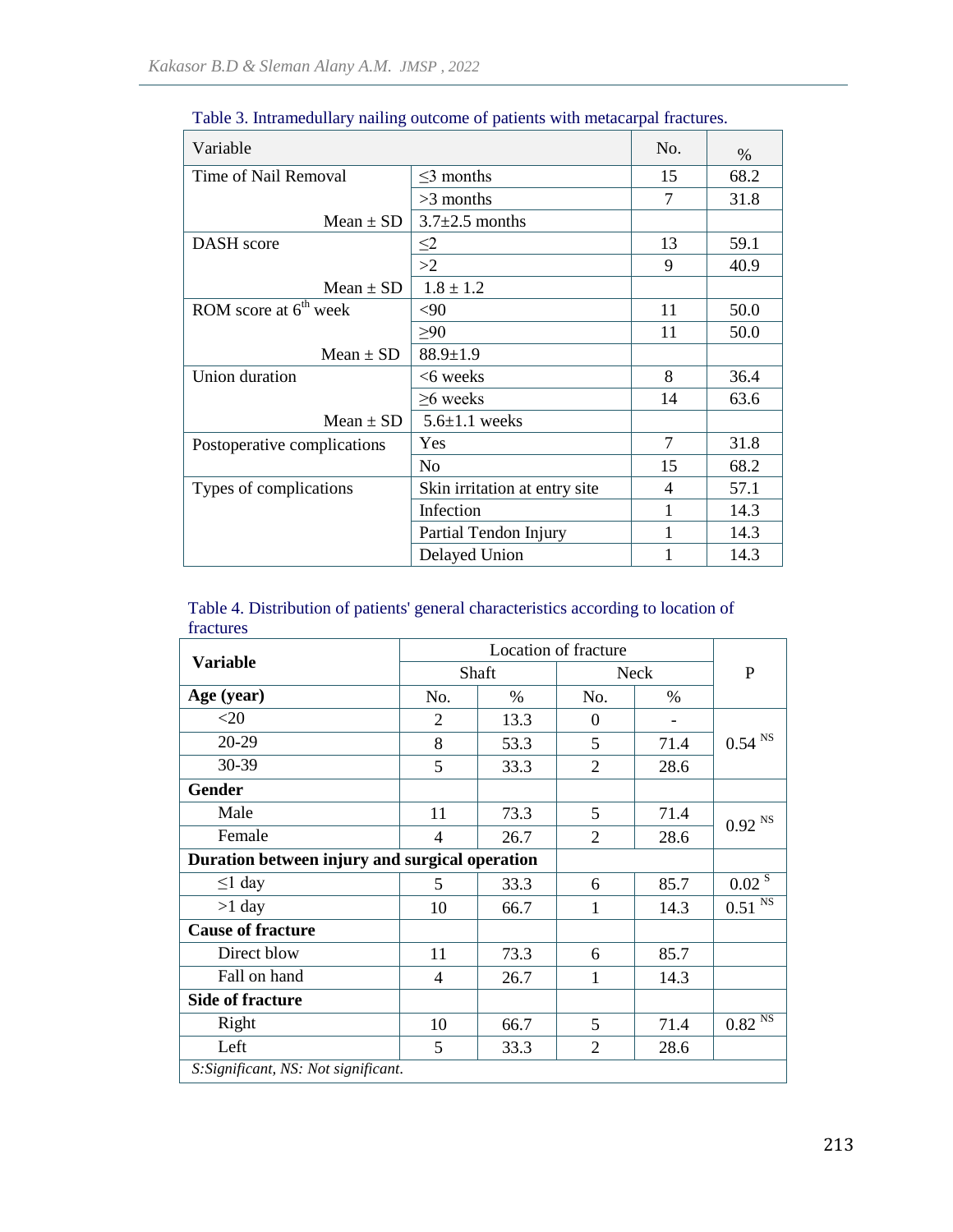|                                 | <b>Location of fracture</b> |               |             |               |                       |
|---------------------------------|-----------------------------|---------------|-------------|---------------|-----------------------|
| <b>Variable</b>                 | <b>Shaft</b>                |               | <b>Neck</b> |               | P                     |
|                                 | No.                         | $\frac{0}{0}$ | No.         | $\frac{6}{9}$ |                       |
| <b>Involved Metacarpal bone</b> |                             |               |             |               | $0.03^{\overline{S}}$ |
| $2nd$ metacarpal                | 2                           | 13.3          | $\Omega$    |               |                       |
| 4 <sup>th</sup> metacarpal      | 5                           | 33.3          | $\Omega$    |               |                       |
| $5th$ metacarpal                | 4                           | 26.7          | 7           | 100           |                       |
| $2nd$ and $3rd$ metacarpal      |                             | 6.7           | $\theta$    |               |                       |
| $4th$ and $5th$ metacarpal      | 3                           | 20            | $\Omega$    |               |                       |
| <b>Fracture Pattern</b>         |                             |               |             |               | 0.006 S               |
| Oblique                         | 7                           | 46.7          | $\theta$    |               |                       |
| Transverse                      | 4                           | 26.7          | 7           | 100           |                       |
| Spiral                          | 4                           | 26.7          | $\theta$    |               |                       |
| S:Significant                   |                             |               |             |               |                       |

#### Table 5. Distribution of metacarpal bone fractures characteristics according to location of fractures

#### Table 6. Distribution of intramedullary nailing outcomes according to location of fractures

|                                      | <b>Location of fracture</b> |                |                |                          |                                 |
|--------------------------------------|-----------------------------|----------------|----------------|--------------------------|---------------------------------|
| <b>Variable</b>                      | <b>Shaft</b>                |                | <b>Neck</b>    |                          | P                               |
|                                      | No.                         | $\frac{0}{0}$  | No.            | $\frac{0}{0}$            |                                 |
| <b>Nail Removal</b>                  |                             |                |                |                          | 0.02 <sup>S</sup>               |
| $\leq$ 3 months                      | 13                          | 86.7           | $\overline{2}$ | 28.6                     |                                 |
| $>3$ months                          | $\mathfrak{D}$              | 13.3           | 5              | 71.4                     |                                 |
| <b>DASH</b> score                    |                             |                |                |                          | $0.4 \overline{\text{NS}}$      |
| $\leq$ 2                             | 8                           | 53.3           | 5              | 71.4                     |                                 |
| >2                                   | $\overline{7}$              | 46.7           | $\overline{2}$ | 28.6                     |                                 |
| ROM score at 6 <sup>th</sup> week    |                             |                |                |                          | $0.17$ <sup>NS</sup>            |
| <90                                  | 9                           | 60             | $\overline{2}$ | 28.6                     |                                 |
| >90                                  | 6                           | 40             | 5              | 71.4                     |                                 |
| <b>Union duration</b>                |                             |                |                |                          | $0.6\,\overline{\rm {^{NS}}}$   |
| <6 weeks                             | 6                           | 40             | $\overline{2}$ | 28.6                     |                                 |
| $\geq$ 6 weeks                       | 9                           | 60             | 5              | 71.4                     |                                 |
| <b>Postoperative complications</b>   |                             |                |                |                          | $0.44 \overline{\text{NS}}$     |
| Yes                                  | $\overline{4}$              | 26.7           | 3              | 42.9                     |                                 |
| N <sub>o</sub>                       | 11                          | 73.3           | $\overline{4}$ | 57.1                     |                                 |
| <b>Types of complications</b>        |                             |                |                |                          | $0.4$ $^{\overline{\text{NS}}}$ |
| Skin irritation at entry site        | $\overline{2}$              | 50             | $\overline{2}$ | 66.7                     |                                 |
| Infection                            | $\mathbf{1}$                | 25             | $\Omega$       | $\overline{a}$           |                                 |
| Partial Tendon Injury                | 1                           | 25             | $\theta$       | $\overline{\phantom{a}}$ |                                 |
| Delayed Union                        | $\boldsymbol{0}$            | $\blacksquare$ | $\mathbf{1}$   | 33.3                     |                                 |
| S: Significant, NS: Not significant. |                             |                |                |                          |                                 |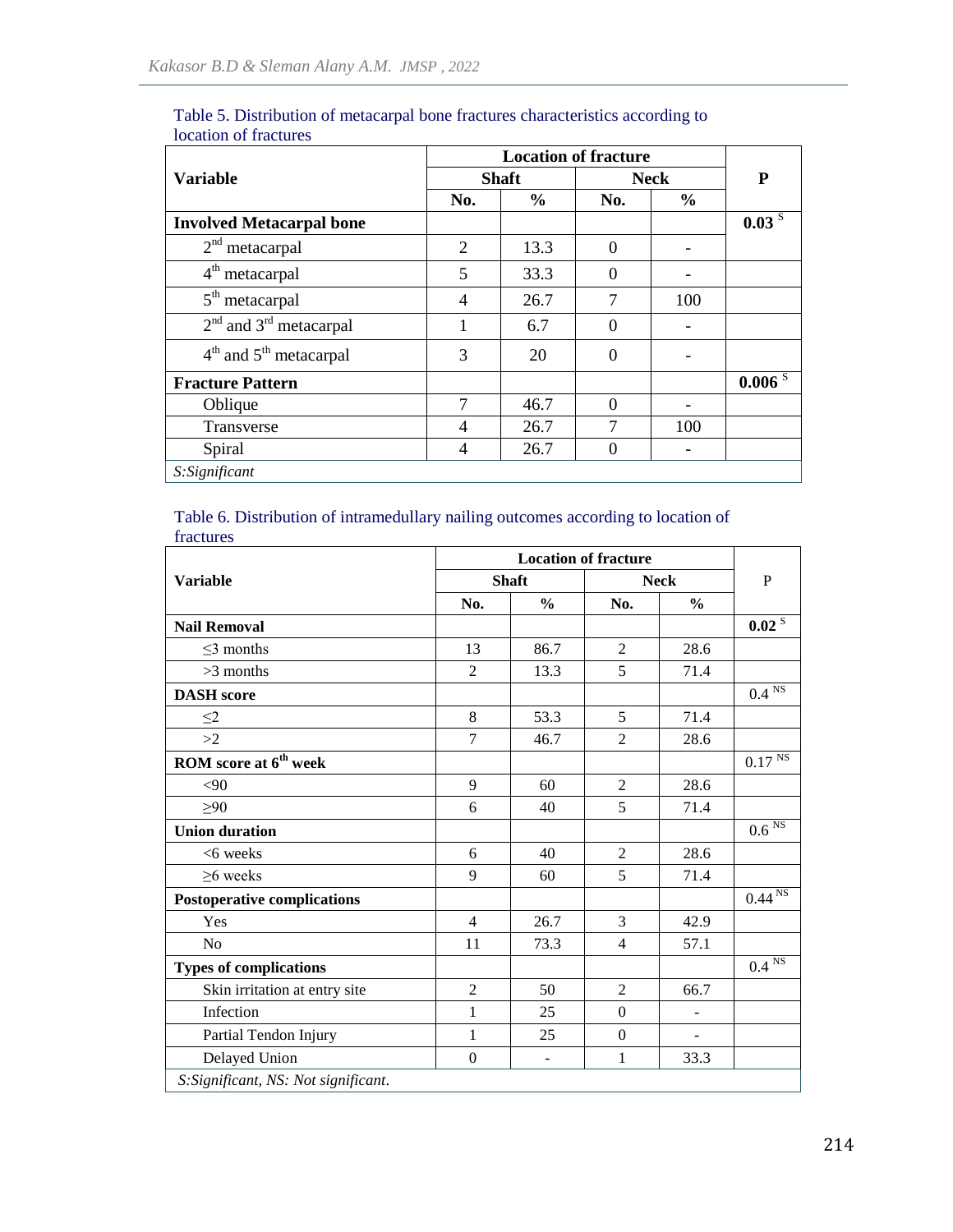### **4. DISCUSSION**

The metacarpal bone fractures are the second common fractures of the hand. The management of these fractures is important in acquiring the stabilization of bones and maintaining normal hand activities (29).

The present study showed that more than half of patients with metacarpal bone fracture were at age group of 20-29 years with predominance of male gender (72.7%). These findings are consistent with results of Nakashian et al. (30) study in USA which stated that metacarpal bone fractures represented the active lifestyle of population with higher incidence in younger male adults. Our study revealed that mean duration between injury and surgical operation for patients with metacarpal fractures was (2.9 days). This duration is lower than mean duration between injury and surgical operation for patients with metacarpal fractures of (8.48 days) reported by Aykut et al. (31) retrospective review study in Turkey. This lower duration is indicative for earlier surgical intervention implemented by surgeons in Erbil centers for metacarpal fractures to avoid complications. In our study, the direct blow was the commonest cause of metacarpal bone fractures. This finding is similar to results of McNemar et al. (32) study in USA which reported that direct blow is the commonest cause of metacarpal fracture. Our also found that right sided fracture is prevalent in metacarpal fractures. This finding coincides with results of Kocaoğlu et al. (33) study in Turkey.

In current study, the 5th metacarpal bone fracture represented half of studied metacarpal bone fractures. This finding is close to results of de Jonge et al. (34) study in Netherlands which documented that5th metacarpal bone fracture represented 40% of studied metacarpal bone fractures. Our study found that shaft fracture was the common location of metacarpal bone fracture (68.2%). Similarly, Kollitz et al 24 review study in USA stated that shaft fractures are the commonest location of metacarpal bone fractures. Our study also found that half of metacarpal bone fractures were transverse fractures (50%). This finding is consistent with reports of Hussain et al.  $(35)$  study in Pakistan which revealed that transverse fracture the commonest fracture type for metacarpal fractures especially boxers fractures.

The present study found that mean nail removal duration of metacarpal bone fractures after intramedullary nailing was (3.7 months); 31.8% of patients had removed nails after three months. These findings are inconsistent with results of Mirza et al. (36) study in USA which reported mean duration of about two months for nails removal after intramedullary nailing of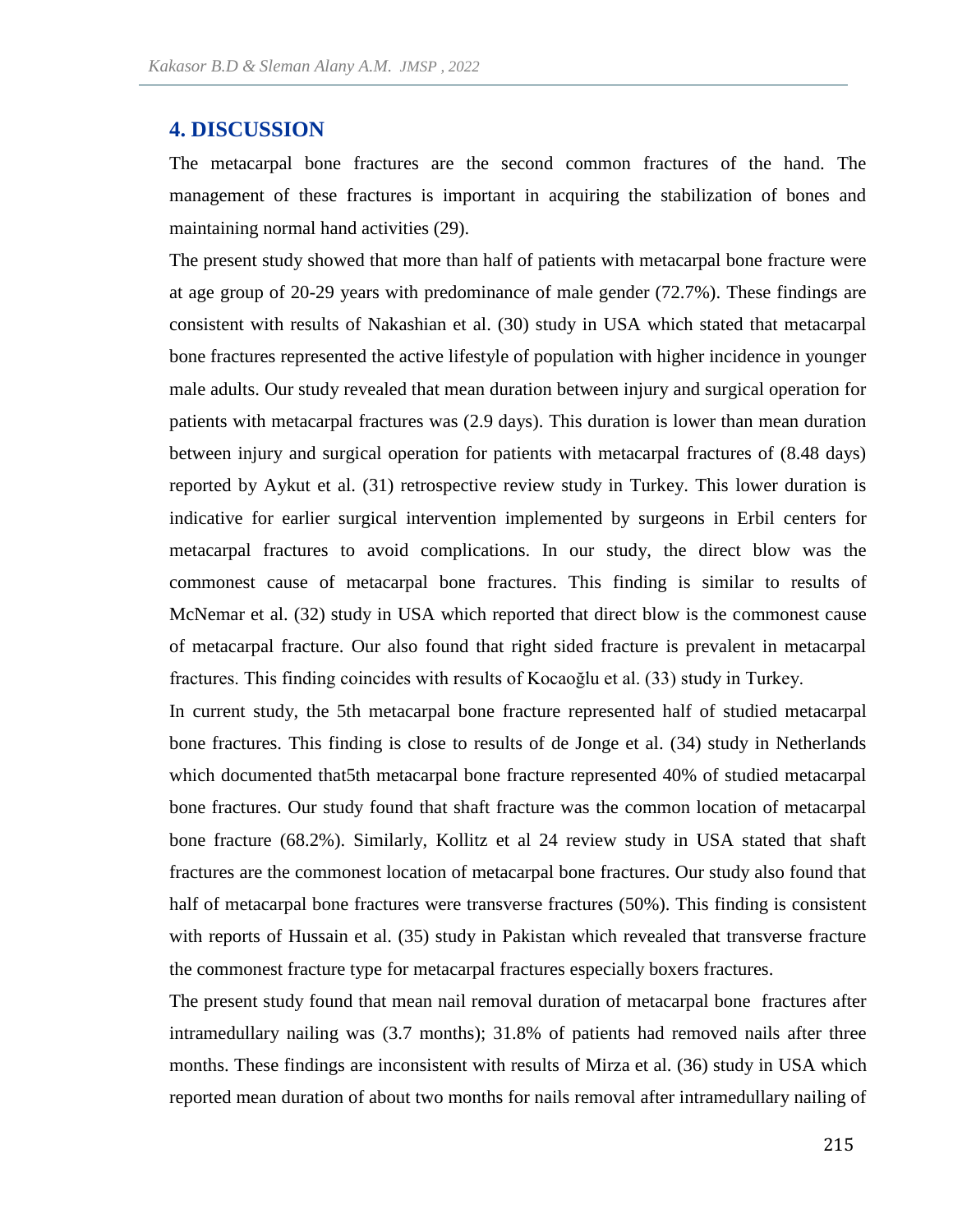metacarpal fractures. This inconsistency might be due to differences in severity and instability of metacarpal bones between two studies. Our study showed that mean DASH score of metacarpal bone fractures after intramedullary nailing was (1.8); 40.9% of patients had DASH score more than two. These findings are close to results of Abulsoud et al. (37) prospective case series study in Egypt which reported that mean DASH score after intramedullary nailing of metacarpal fractures was (2.6) after 12 months. In current study, mean ROM score at 6th week of metacarpal bone fractures after intramedullary nailing was (88.9); half of patients had ROM score of 90 and more. These findings are close to results of Jun et al. (38)study in South Korea which reported that mean ROM score after intrarmedullary nailing of metacarpal fractures was (87) after 6 months. Our study showed that mean union duration of metacarpal bone fractures after intramedullary nailing was (5.6 weeks); 63.6% of patients had union duration of 6 weeks and more. These findings are better than results of Ghazala et al. (39) retrospective case series study in UK which reported mean union duration of (7 weeks) after intramedullary nailing of metacarpal fractures. The union duration of metacarpal bone fractures are affected by fracture location and number of Kwires used.d7 Present study found that postoperative complications of metacarpal bone fractures after intrarmedullary nailing was present in 7 (31.8%) patients. This finding is higher than results of Siddiqui et al. (40) study in Pakistan which reported that only 3 (9.6%) patients with metacarpal fractures developed postoperative complications after intramedullary nailing. This difference might be due to discrepancy in follow up duration and severity of metacarpal fractures between different studies. Our study showed that skin irritation at entry site was the common complication (57.1%), followed by; infection (14.3%), partial tendon injury (14.3%) and delayed union (14.3%). These findings are close to results of Mirza et al. (1) study in UK and Orbay study (41) in USA which reported minimal postoperative complications of intramedullary nailing of metacarpal fractures such as stiffness, infection and in less prevalence delayed union.

In present study, there was a significant association between shorter duration between injury and surgical operation and neck metacarpal bone fracture  $(p=0.02)$ . This finding is similar to results of Padegimas et al. (42) study in USA which reported that neck metacarpal bone fracture required earlier surgical intervention. Our study found a significant association between 5th metacarpal bone and neck fracture (p=0.03). This finding coincides with results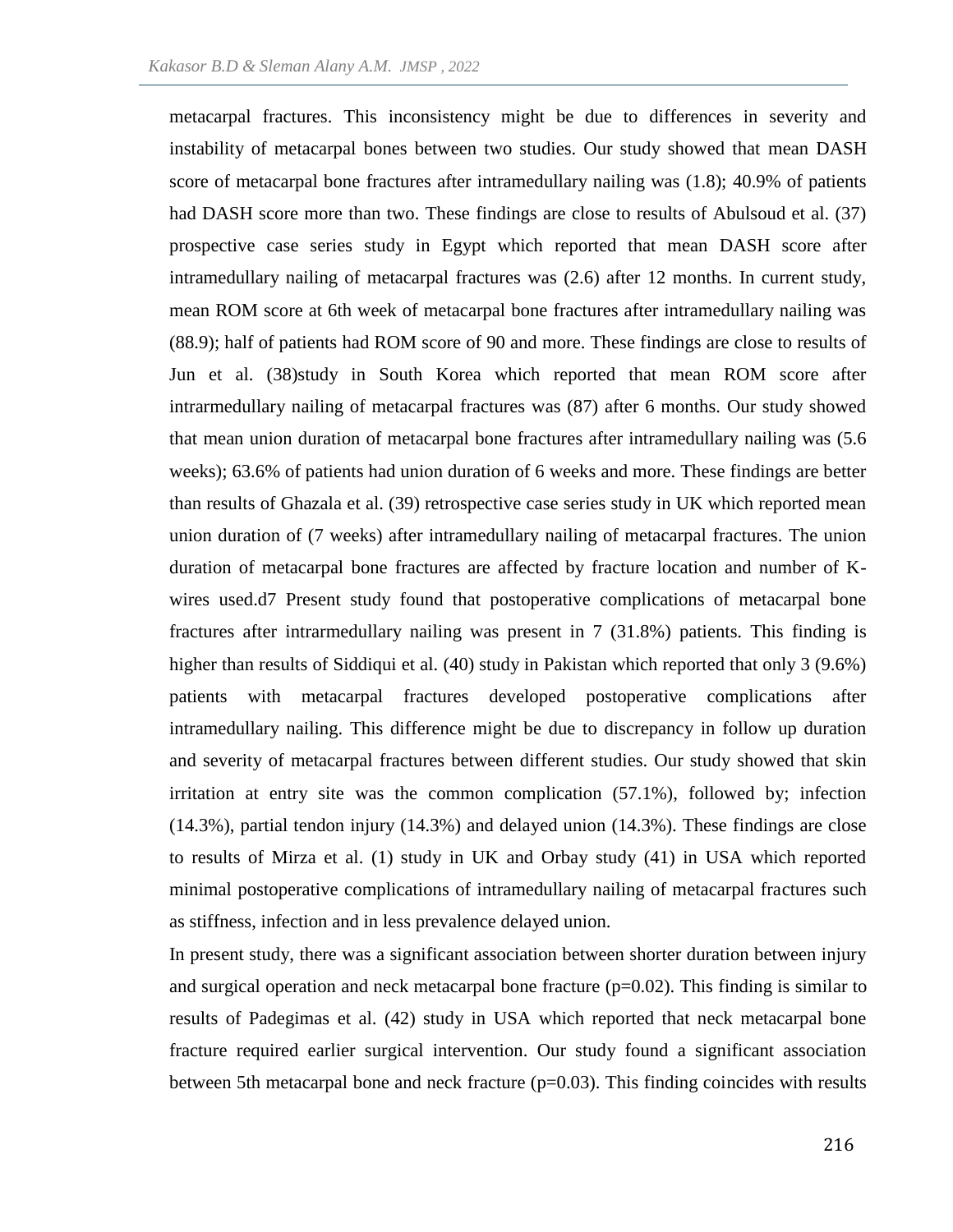of Hussain et al. (35) review study in USA. Our study also showed a significant association between transverse fracture pattern and neck metacarpal bone fracture (p=0.006). This finding is parallel to results of Chiu et al. (43) study in Taiwan which documented that transverse fractures are predominant in metacarpal neck fractures. The current study found a significant association between longer duration of nail removal and neck metacarpal bone fracture ( $p=0.02$ ). This finding is similar to results of She et al. (44) study in China which found that neck metacarpal fractures required long duration in nail removal.

### **5. CONCLUSIONS**

The functional and radiological outcomes of intramedullary nailing of metacarpal fractures among adults in Erbil city are acceptable. The postoperative complications of intramedullary nailing for metacarpal fractures are minimal and skin irritation is the common complication. The metacarpal neck fractures are related commonly with shorter duration between injury and surgical operation, 5th metacarpal bone, transverse pattern and longer duration of nail removal. This study recommended supporting further national researches evaluation outcomes intramedullary nailing for metacarpal fractures.

**Ethical Clearance** : Ethical clearance and approval of the study are ascertained by the authors. All ethical issues and data collection were in accordance with the World Medical Association Declaration of Helsinki 2013 of ethical principles for medical research involving human subjects. Data and privacy of patients were kept confidentially.

**Conflict of interest:** Authors declared none

**Funding:** None, self-funded by the authors

#### *Acknowledgment*

*Gratitude and thanks for the staff of public and private hospitals in Erbil city.*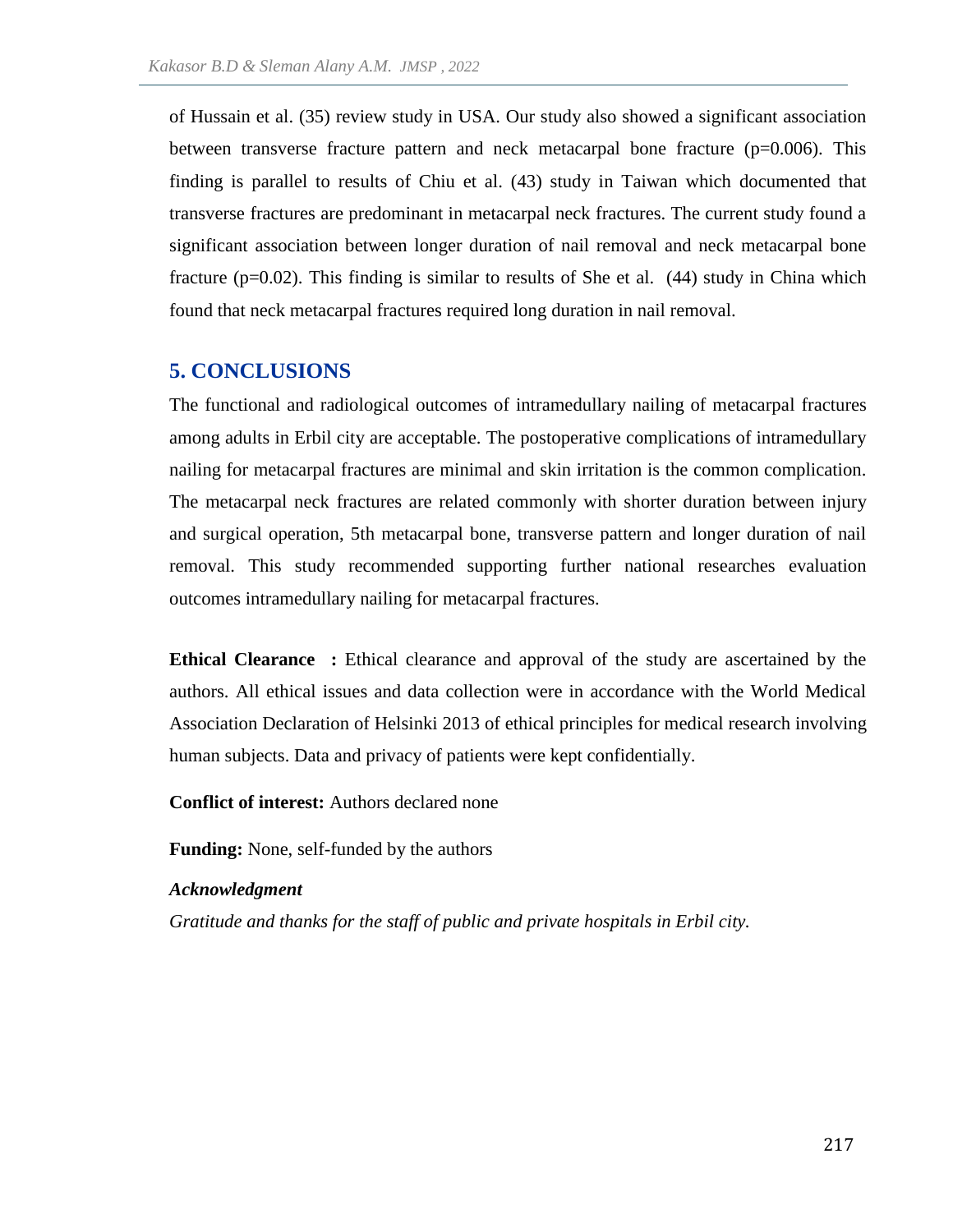#### **REFERENCES**

- 1. Mirza A, Mirza J, Healy C, Mathew V, Lee B. Radiographic and Clinical Assessment of Intramedullary Nail Fixation for the Treatment of Metacarpal Fractures. Hand (NY) 2018; 13(2):184-189.
- 2. Karl JW, Olson PR, Rosenwasser MP. The Epidemiology of Upper Extremity Fractures in the United States 2009; J Orthop Trauma 2015; 29(8):e242-244.
- 3. Chung KC, Spilson SV. The frequency and epidemiology of hand and forearm fractures in the United States. J Hand Surg Am 2001; 26(5):908-915.
- 4. Kozin SH, Thoder JJ, Lieberman G. Operative treatment of metacarpal and phalangeal shaft fractures. J Am Acad Orthop Surg 2000; 8(2):111-121.
- 5. Cohen H, Kugel C, May H, Medlej B, Stein D, Slon V, et al. The impact velocity and bone fracture pattern: Forensic perspective. Forensic Sci Int 2016; 266:54-62.
- 6. Ali A, Hamman J, Mass DP. The biomechanical effects of angulated boxer's fractures. J Hand Surg Am 1999; 24(4):835-844.
- 7. Fufa DT, Goldfarb CA. Fractures of the thumb and finger metacarpals in athletes. Hand Clin 2012; 28(3):379-388.
- 8. Freeland AE. Hand Fractures Repair, Reconstruction and Rehabilitation. Philadelphia, PA: Churchill Livingstone; 2000.
- 9. Low CK, Wong HC, Low YP. A cadaver study of the effects of dorsal angulation and shortening of the metacarpal shaft on the extension and flexion force ratios of the index and little fingers. J Hand Surg Br 1995; 20(5):609- 613.
- 10. Wolfe SW, Elliot AJ. Metacarpal and carpometacarpal trauma. In: Peimer CA, ed. Surgery of the Hand and Upper Extremity. New York, NY: McGraw- Hill; 1996:883- 920.
- 11. Sakai A, Oshige T, Zenke Y, Menuki K, Murai T, Nakamura T. Mechanical comparison of novel bioabsorbable plates with titanium plates and small-series clinical comparisons for metacarpal fractures. J Bone Joint Surg Am 2012; 94: 1597–1604.
- 12. Doht S, Jansen H, Meffert R, Frey S. Higher stability with locking plates in hand surgery? Biomechanical investigation of the TriLock system in a fracture model. Int Orthop 2012; 36: 1641–1646.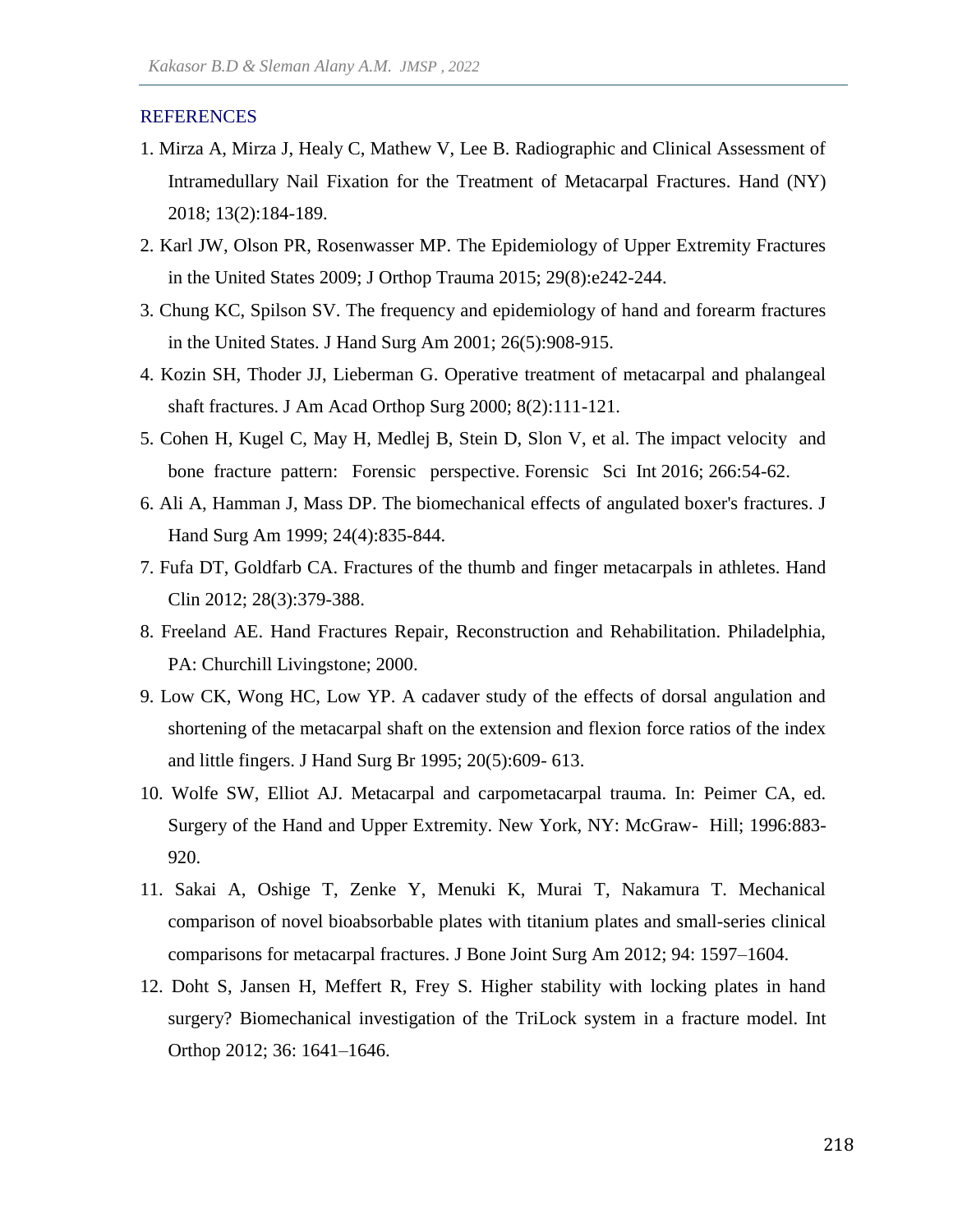- 13. Crawford GP. Screw fixation for certain fractures of the phalanges and metacarpals. J Bone Joint Surg Am 1976; 58: 487–492.
- 14. Wong TC, Ip FK, Yeung SH. Comparison between percutaneous transverse fixation and intramedullary K-wires in treating closed fractures of the metacarpal neck of the little finger. J Hand Surg Br 2006; 31: 61–65.
- 15. Vanik RK, Weber RC, Matloub HS, Sanger JR, Gingrass RP. The comparative strengths of internal fixation techniques. J Hand Surg Am 1984; 9: 216–221.
- 16. Strub B, Schindele S, Sonderegger J, Sproedt J, von Campe A, Gruenert JG. Intramedullary splinting or conservative treatment for displaced fractures of the little finger metacarpal neck? A prospective study. J Hand Surg Eur 2010; 35: 725–729.
- 17. Gonzalez MH, Igram CM, Hall RF Jr. Flexible intramedullary nailing for metacarpal fractures. J Hand Surg Am 1995; 20: 382–387.
- 18. Orbay JL, Touhami A. The treatment of metacarpal and phalangeal shaft fractures with flexible nonlocking and locking intramedullary nails. Hand Clin 2006; 22: 279–286.
- 19. Ozer K, Gillani S, Williams A, Peterson SL, Morgan S. Comparison of intramedullary nailing versus plate-screw fixation of extra-articular metacarpal fractures. J Hand Surg Am 2008; 33: 1724–1731.
- 20. Vom Saal FH. Intramedullary fixation in fractures of the hand and fingers. J Bone Joint Surg Am 1953; 35: 5–16.
- 21. Lord RE. Intramedullary fixation of metacarpal fractures. J Am Med Assoc 1957; 164: 1746–1749.
- 22. Firoozbakhsh KK, Moneim MS, Howey T, Castaneda E, Pirela-Cruz MA. Comparative fatigue strengths and stabilities of metacarpal internal fixation techniques. J Hand Surg Am 1993; 18: 1059–1068.
- 23. Curtis BD, Fajolu O, Ruff ME, Litsky AS. Fixation of Metacarpal Shaft Fractures: Biomechanical Comparison of Intramedullary Nail Crossed K- Wires and Plate-Screw Constructs. Orthop Surg 2015; 7(3):256-260.
- 24. Kollitz KM, Hammert WC, Vedder NB, Huang JI. Metacarpal fractures: treatment and complications. Hand (N Y) 2014; 9(1):16-23.
- 25. Sletten IN, Nordsletten L, Husby T, Odegaard RA, Hellund JC, Kvernmo HD. Isolated, extra-articular neck and shaft fractures of the 4th and 5th metacarpals: a comparison of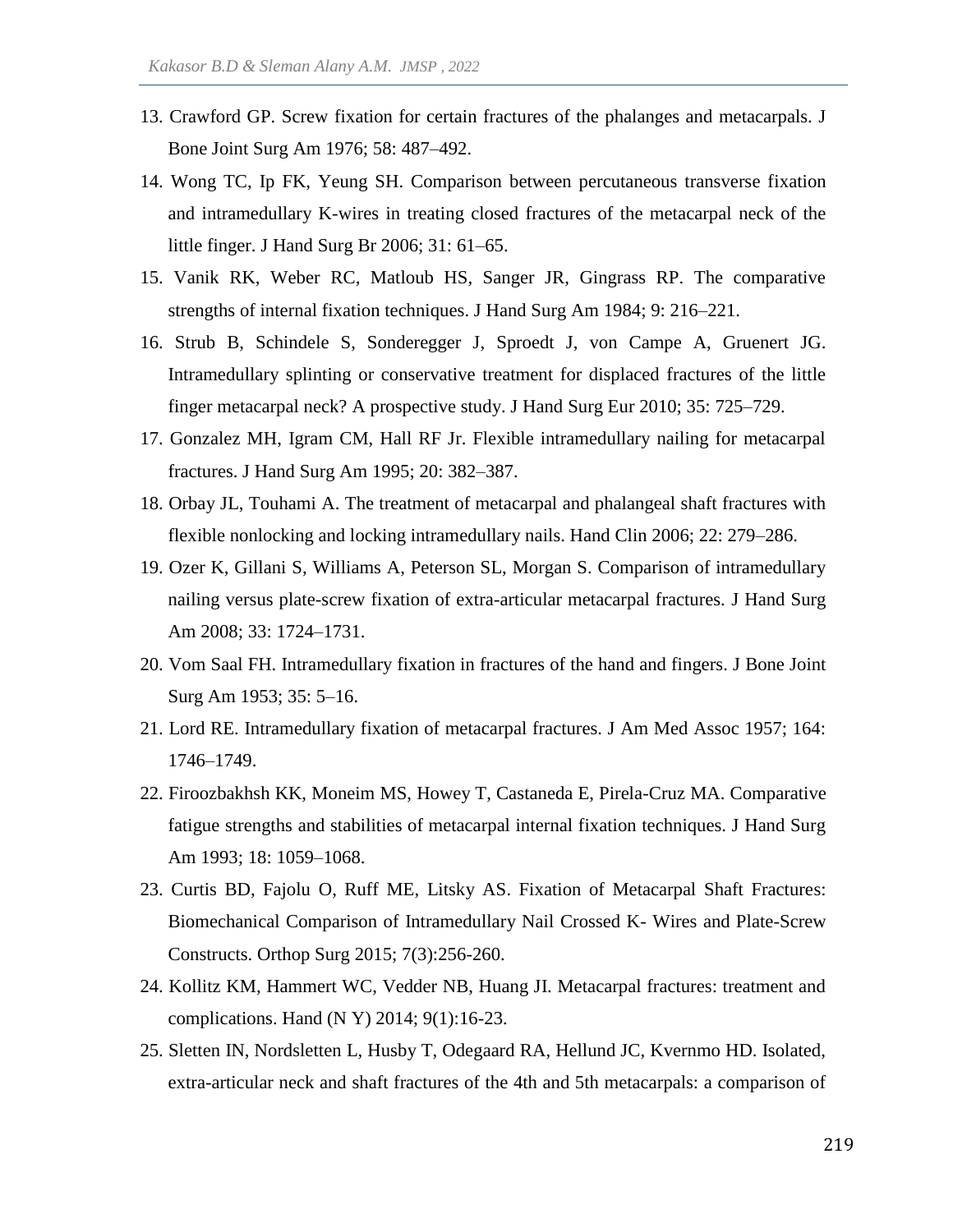transverse and bouquet (intra-medullary) pinning in 67 patients. J Hand Surg Eur 2012; 37: 387–395.

- 26. Fusetti C, Meyer H, Borisch N. Complications of plate fixation in metacarpal fractures. J Trauma 2002; 52(3):535-539.
- 27. Page SM, Stern PJ. Complications and range of motion following plate fixation of metacarpal and phalangeal fractures. J Hand Surg Am 1998; 23(5):827-832.
- 28. Mohammed H, Jaff D, Schrock S. The challenges impeding traffic safety improvements in the Kurdistan Region of Iraq. Transportation Research Interdisciplinary Perspectives 2019; 2: 100029.
- 29. Carreño A, Ansari MT, Malhotra R. Management of metacarpal fractures. J Clin Orthop Trauma 2020; 11(4):554-561.
- 30. Nakashian MN, Pointer L, Owens BD, Wolf JM. Incidence of metacarpal fractures in the US population. Hand (NY) 2012; 7(4):426-430.
- 31. Aykut S, Öztürk K, Özcan Ç, Demiroğlu M, Gürün AU, Özden E. Results of surgical treatment in metacarpal shaft fractures using low profile mini plates. Ulus Travma Acil Cerrahi Derg 2015; 21 (4): 279-284.
- 32. McNemar TB, Howell JW, Chang E. Management of metacarpal fractures. J Hand Ther 2003; 16(2):143-151.
- 33. Kocaoğlu S, Özhasenekler A, İçme F, Günaydın GP, Şener A, Gökhan Ş, et al. The role of ultrasonography in the diagnosis of metacarpal fractures. Am J Emerg Med 2016; 34(9):1868-1871.
- 34. de Jonge JJ, Kingma J, van der Lei B, Klasen HJ. Fractures of the metacarpals. A retrospective analysis of incidence and aetiology and a review of the English-language literature. Injury 1994; 25(6):365-369.
- 35. Hussain M, Ghaffar A, Choudry Q, Iqbal Z, Khan MN. Management of Fifth Metacarpal Neck Fracture (Boxer's Fracture): A Literature Review. Cureus 2020; 12(7): e9442.
- 36. Mirza A, Mirza JB, Thomas TL Jr. Premeasured Intramedullary Nails for the Treatment of Metacarpal Fractures: Novel Instrumentation and Technique. J Hand Surg Glob Online 2020; 2(4):250-255.